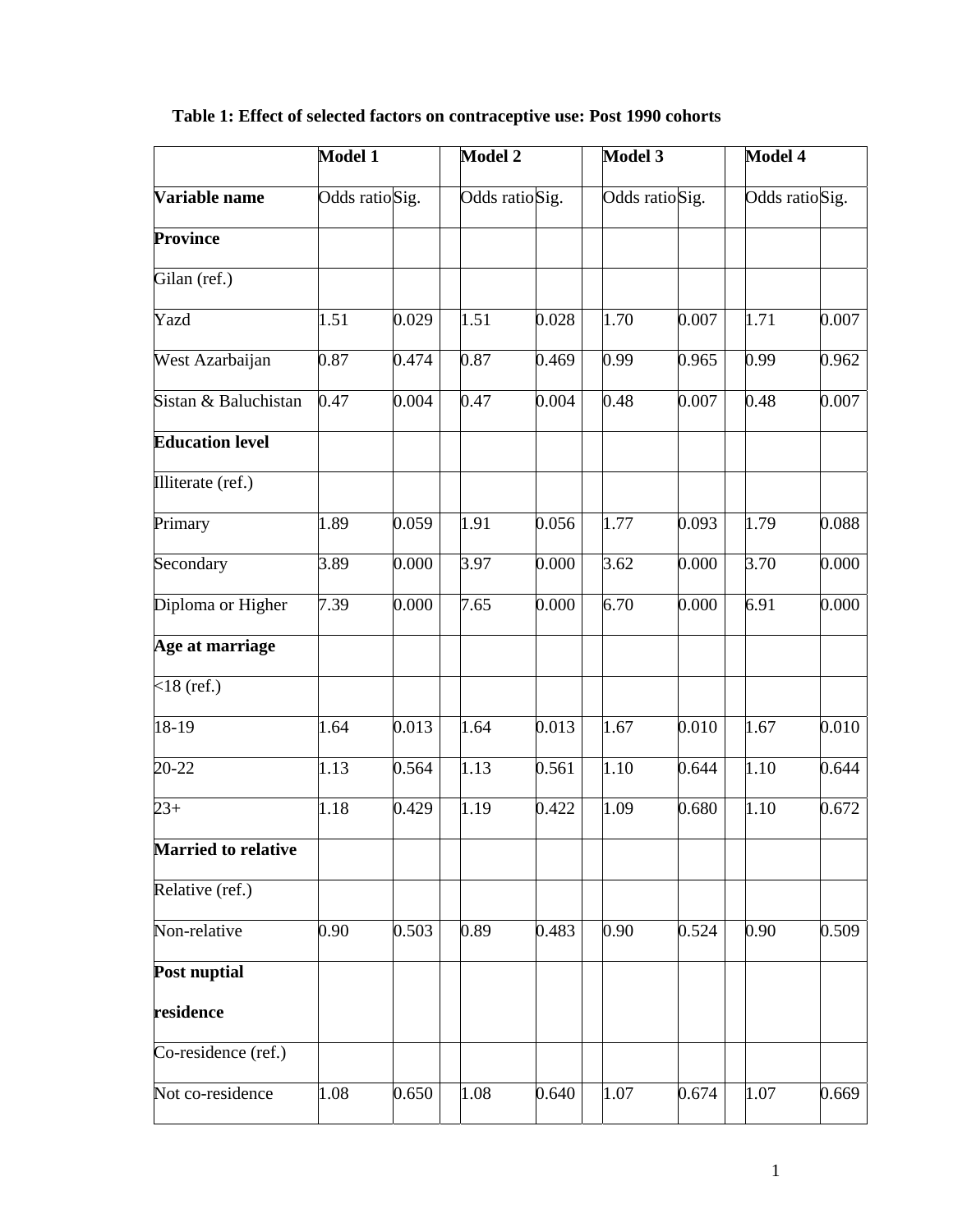| <b>Attitude towards</b> |        |       |        |       |        |       |        |       |
|-------------------------|--------|-------|--------|-------|--------|-------|--------|-------|
| "A woman should not     |        |       |        |       |        |       |        |       |
| work outside home,      |        |       |        |       |        |       |        |       |
| her duty is             |        |       |        |       |        |       |        |       |
| housekeeping"           |        |       |        |       |        |       |        |       |
| Conservative (ref.)     |        |       |        |       |        |       |        |       |
| Liberal                 |        |       | 0.92   | 0.614 |        |       | 0.93   | 0.674 |
| Going to neighboring    |        |       |        |       |        |       |        |       |
| towns or villages       |        |       |        |       |        |       |        |       |
| No freedom (ref.)       |        |       |        |       |        |       |        |       |
| Freedom of movement     |        |       |        |       | 1.52   | 0.017 | 1.52   | 0.016 |
| <b>Constant</b>         | 0.06   | 0.000 | 0.06   | 0.000 | 0.05   | 0.000 | 0.05   | 0.000 |
| Number included         | 1531   |       | 1530   |       | 1527   |       | 1527   |       |
| -2 Log likelihood       | 1266.6 |       | 1266.2 |       | 1256.9 |       | 1256.8 |       |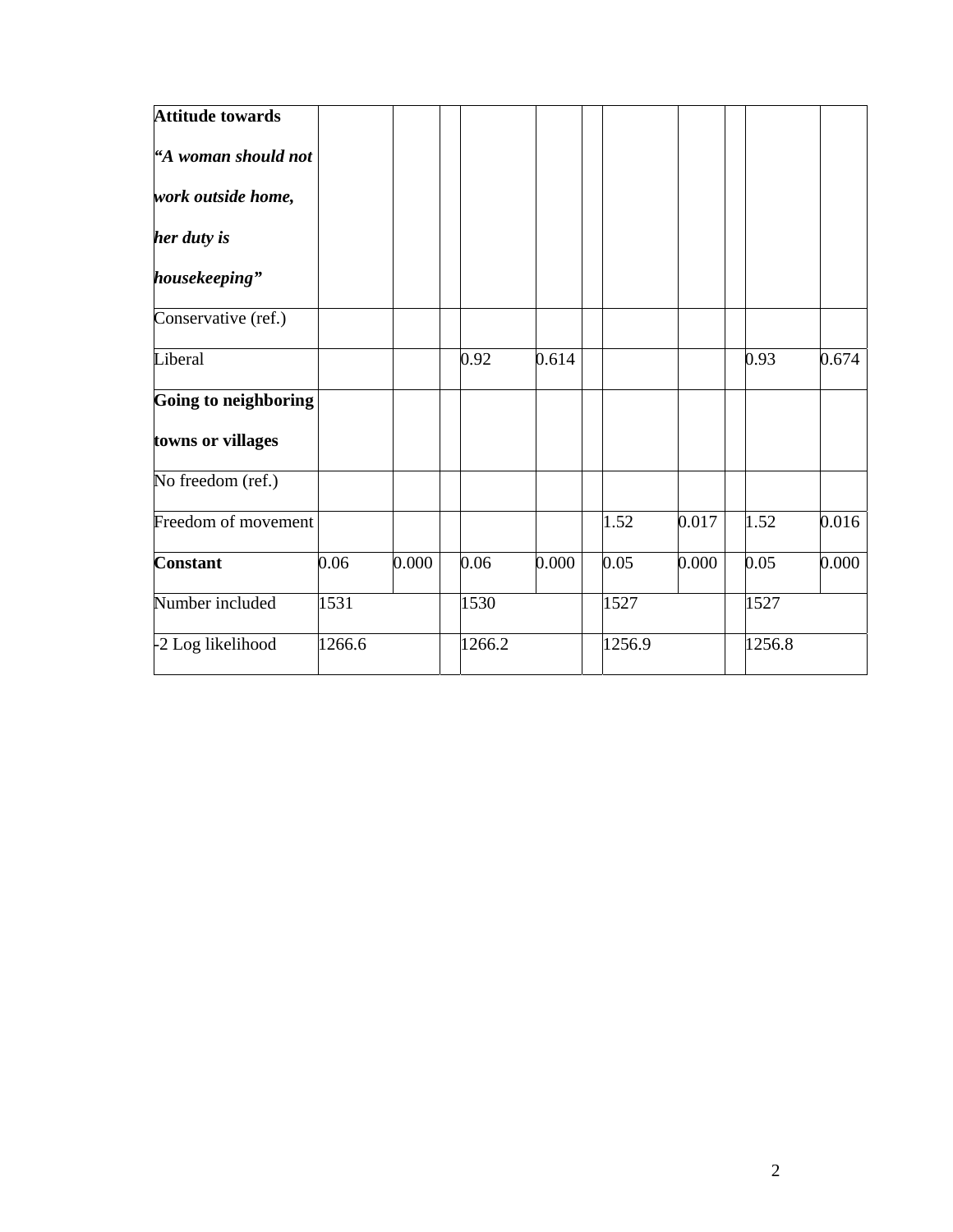|                              | <b>Model 1</b> |      | <b>Model 2</b> |      |
|------------------------------|----------------|------|----------------|------|
| <b>Marital status</b>        | $-.280***$     | .022 | $-.265***$     | .014 |
| Age                          | $.080***$      | .003 | $.079***$      | .002 |
| <b>Traditional Religious</b> |                |      |                |      |
| <b>Beliefs</b>               | $.415***$      | .108 | $.303***$      | .054 |
| Shari'a Only                 | $.086**$       | .028 |                |      |
| <b>Individual Education</b>  | $-.183***$     | .016 | $-.190***$     | .011 |
| <b>Personal Income</b>       | $-.030$        | .016 | $-.014$        | .012 |
| <b>Country Religiosity</b>   | $-2.017***$    | .238 | $-.871***$     | .131 |
| <b>Country Secondary</b>     |                |      |                |      |
| <b>School Enrollment %</b>   | $.019***$      | .002 | $.017***$      | .001 |
| <b>Country GDP per</b>       |                |      |                |      |
| capita                       | $-2.222***$    | .494 | $-1.524***$    | .270 |
| <b>Country Population</b>    |                |      |                |      |
| $65+$                        | $-464***$      | .060 | $-.596***$     | .047 |
| constant                     | 1.910**        | .594 | 1.861***       | .389 |
| $\mathbf{R}^2$               | .403           |      | .432           |      |
| N                            | 2682           |      | 4828           |      |

**Table 2. Regression Coefficients on Individual Fertility, Muslim Women in Islamic Countries, 1999-2000 WVS**

\*p<.05; \*\*p <.01; \*\*\*p < .001

NB: Country Total Fertility Rate was dropped from the analysis due to problems with multicollinearity. Note that the question on Shari'a was only asked in six countries while that on religious belief was asked in thirteen countries. Its coefficient sign has been reversed here for easier interpretation. See methodology section for the list of countries.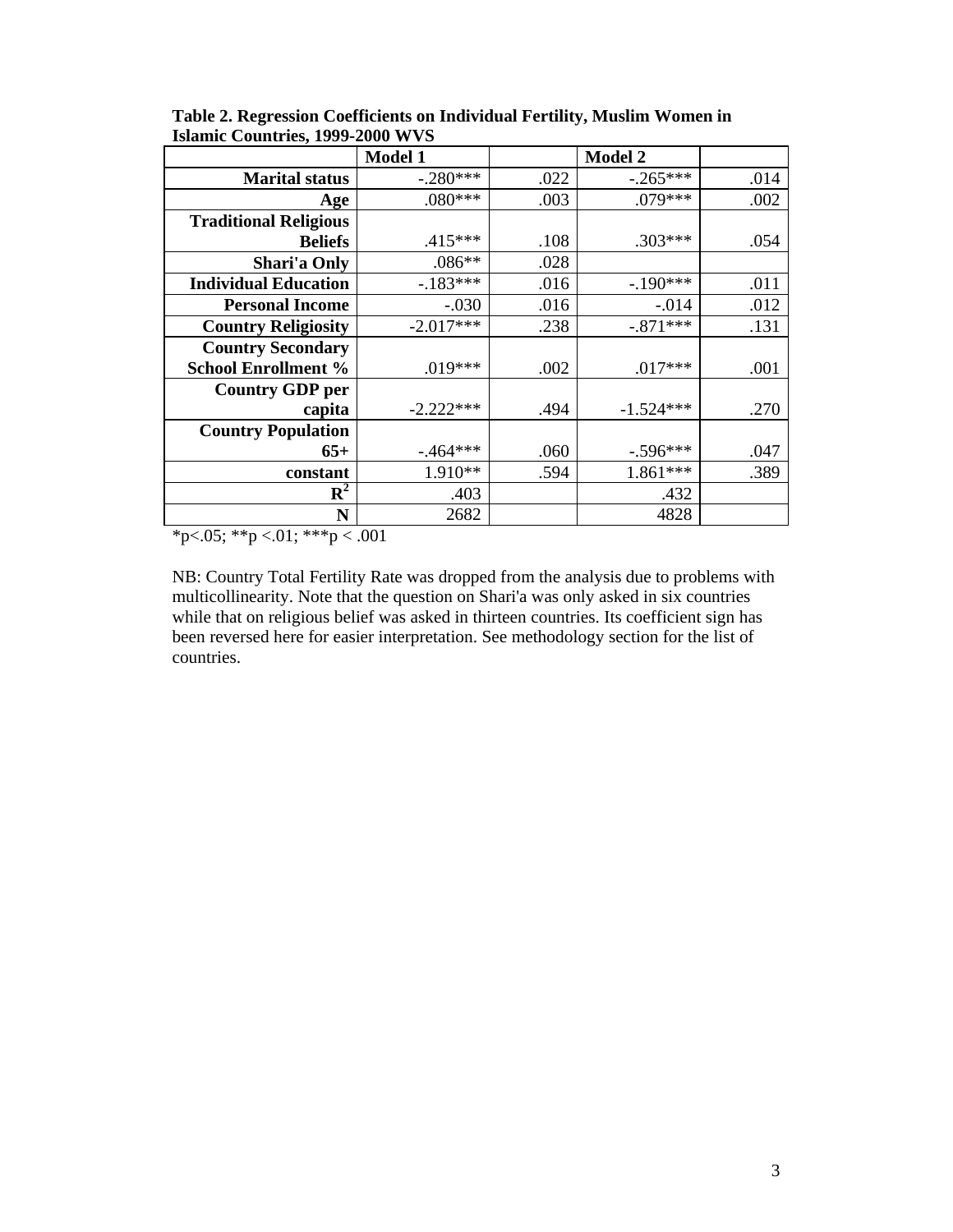|                               | <b>Muslim</b> |       | Non-          |       |
|-------------------------------|---------------|-------|---------------|-------|
|                               |               |       | <b>Muslim</b> |       |
| <b>Marital status</b>         | $-.272***$    | .015  | $-.274*$      | .012  |
| Age                           | $.088***$     | .002  | $.054***$     | .002  |
| <b>Individual Religiosity</b> | $-.178$       | .095  | $-.093$       | .054  |
| <b>Individual Education</b>   | $-.050***$    | .006  | $-.045***$    | .005  |
| <b>Personal Income</b>        | $-0.032*$     | .013  | $-.006$       | .011  |
| <b>Country Religiosity</b>    | $-1.577***$   | .181  | $.109***$     | .021  |
| <b>Country Secondary</b>      |               |       |               |       |
| <b>School Enrolment %</b>     | $.012**$      | .004  | $.012***$     | .002  |
| <b>Country GDP per</b>        |               |       |               |       |
| capita                        | $-.139$       | .578  | $-1.297***$   | .202  |
| <b>Country Population</b>     |               |       |               |       |
| $65+$                         | $-.753***$    | .070  | $-.181***$    | .010  |
| <b>Country Female %</b>       | .165          | .097  | $-.118***$    | .029  |
| constant                      | $-3.287$      | 4.981 | $6.637***$    | 1.369 |
| $\mathbf{R}^2$                | .438          |       | .533          |       |
| $\mathbf N$                   | 2817          |       | 3585          |       |

**Table 3. Regression Coefficients on Individual Fertility, Women, 1999-2000 WVS, Countries with GDP per Capita<\$5,000**

\*p<.05; \*\*p <.01; \*\*\*p < .001

NB: Country Total Fertility Rate was dropped from the analysis due to problems with multicollinearity.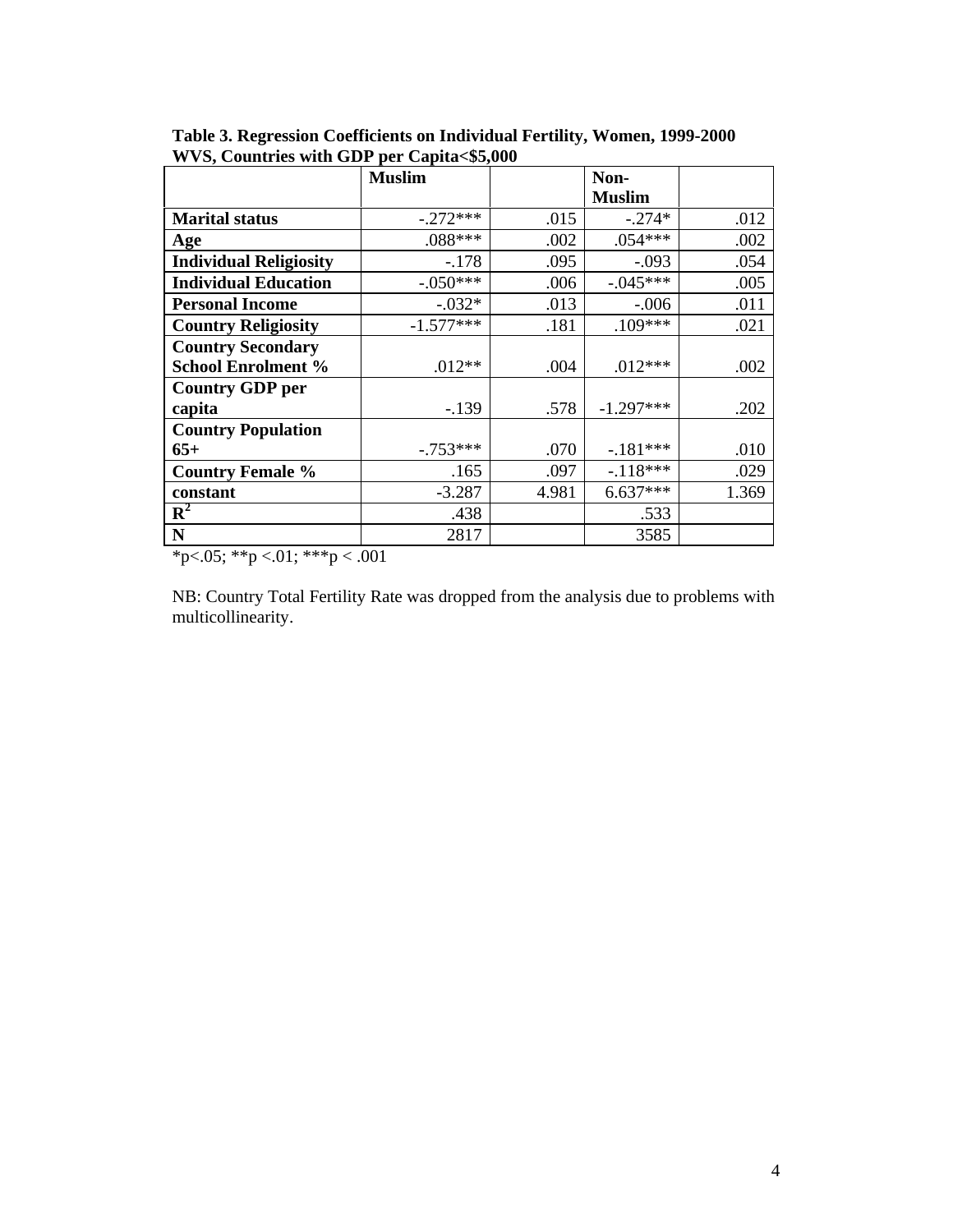|                                      | <b>Model 1</b> | S.E. | <b>Model 2</b> | S.E. | <b>Model 3</b> | S.E.  |
|--------------------------------------|----------------|------|----------------|------|----------------|-------|
| <b>Marital Status</b>                | $-0.947**$     | .017 | $-.946**$      | .017 | $-.955**$      | .013  |
| Age:25-34                            | $1.403***$     | .130 | $1.422***$     | .133 | $1.316***$     | .099  |
| Age:35-44                            | 1.452**        | .162 | 1.387**        | .157 | 1.198*         | .106  |
| Age: 45-54                           | $2.072***$     | .284 | 1.858***       | .258 | 1.469***       | .154  |
| Age: 55-64                           | $1.547**$      | .217 | 1.308          | .183 | 1.165          | .130  |
| Age:65-98                            | $2.588***$     | .579 | $2.117**$      | .483 | 1.424*         | .214  |
| <b>Income Category</b>               |                |      |                |      | $-0.947***$    | .014  |
| (Not) Proud of Nation                | $-.641***$     | .034 | $-.581***$     | .032 | $-.674***$     | .024  |
| <b>Sex</b>                           | 1.464***       | .095 | $1.371***$     | .091 | 1.281***       | .065  |
| <b>E: Primary</b>                    | $-.795$        | .099 | $-.547***$     | .067 | $-.783*$       | .074  |
| E:>Secondary                         | $-.908$        | .136 | $-.717*$       | .107 | $-.839$        | .106  |
| <b>E:Secondary Tech.</b>             | $-.680**$      | .085 | $-.589***$     | .072 | $-.586***$     | .061  |
| E:>Secondary (Univprep)              | $-.665**$      | .092 | $-.461***$     | .063 | $-.583***$     | .067  |
| <b>E:Secondary (Univprep)</b>        | 1.032          | .131 | $-.655***$     | .079 | $-.672***$     | .066  |
| <b>E:Some University</b>             | 1.026          | .148 | $-.688**$      | .097 | $-.813$        | .101  |
| <b>E:University</b>                  | $1.108\,$      | .149 | $-.749*$       | .097 | $-.681***$     | .073  |
| $T:2,000-5,000$                      | 1.313          | .195 | 1.697**        | .258 |                |       |
| T:5,000-10,000                       | 1.354*         | .207 | 2.295***       | .357 |                |       |
| T:10,000-20,000                      | 1.338          | .228 | $2.863***$     | .500 |                |       |
| T:20,000-50,000                      | $-.781$        | .121 | $1.859***$     | .305 |                |       |
| T:50,000-100,000                     | $-.721*$       | .116 | 1.596**        | .269 |                |       |
| T:100,000-500,000                    | 1.133          | .181 | $2.730***$     | .481 |                |       |
| T: over 500,000                      | $-.674**$      | .095 | 1.230          | .175 |                |       |
| <b>Algeria</b>                       | $-.028***$     | .008 |                |      | $-.046***$     | .028  |
| <b>Bangladesh</b>                    | $-.147***$     | .044 |                |      | $-.317$        | .190  |
| Bosnia & Herzegovina                 | $-162***$      | .051 |                |      | $-.284*$       | .173  |
| <b>Indonesia</b>                     | $-.042***$     | .012 |                |      | $-.112***$     | .067  |
| <b>Iran</b>                          |                |      |                |      | $-.187**$      | .112  |
| Jordan                               | $-.131***$     | .038 |                |      | $-.213*$       | .128  |
| <b>Morocco</b>                       |                |      |                |      | $-466$         | .288  |
| <b>Nigeria</b>                       | $-.406**$      | .128 |                |      | 1.622          | 1.057 |
| <b>Pakistan</b>                      | $.128***$      | .038 |                |      | $-.195**$      | .117  |
| <b>Turkey</b>                        |                |      |                |      | $-142**$       | .084  |
| Egypt                                | 1.266          | .401 |                |      | 2.267          | 1.394 |
| <b>Tanzania</b>                      |                |      |                |      | $-.428$        | .266  |
| <b>Country Religiosity</b>           |                |      | 5.946***       | .500 |                |       |
| Country (log) GDP per capita         |                |      | $2.141***$     | .289 |                |       |
| <b>Country Secondary Enrolment %</b> |                |      | $-.998$        | .002 |                |       |
| <b>Country Population 65+</b>        |                |      | $2.146***$     | .201 |                |       |
| ${\bf N}$                            | 10347          |      | 9893           |      | 14301          |       |
| Pseudo $R^2$                         | .219           |      | .202           |      | .135           |       |

|                                 | Table 4. Logistic Regression Coefficients on Religiosity, Muslims in Islamic |
|---------------------------------|------------------------------------------------------------------------------|
| <b>Countries, 1999-2000 WVS</b> |                                                                              |

Notes: E=education, T=town size. Reference categories: Age: 18-24; Education: less than Primary; Townsize: less than 2000 residents; Country: Uganda. NB: Town size variable reduces number of countries from 13 to 9 countries.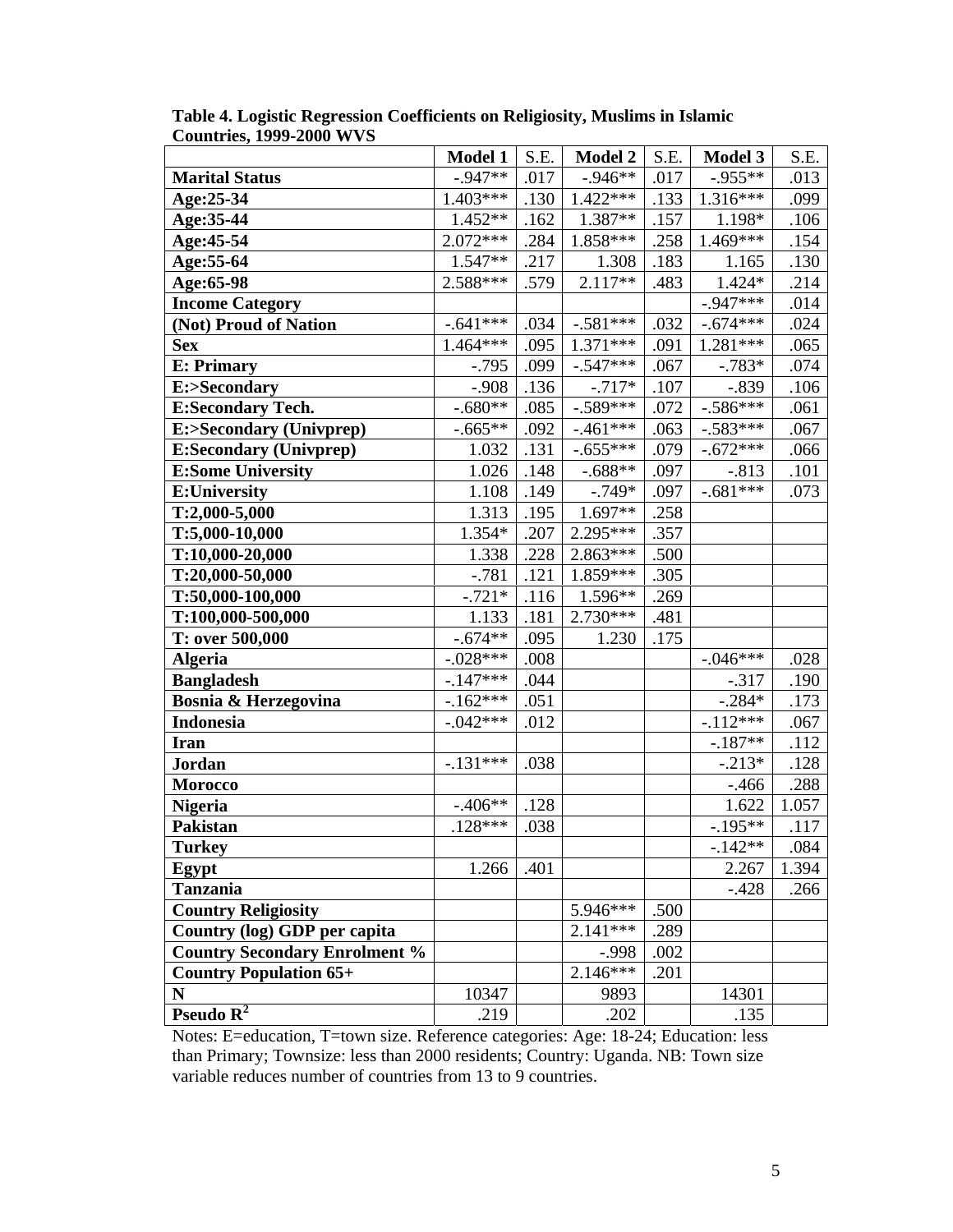|                                 | <b>Model 1</b> | S.E. | <b>Model 2</b> | S.E. |
|---------------------------------|----------------|------|----------------|------|
| <b>Children</b>                 |                |      | $-.027**$      | .008 |
| <b>Marital Status</b>           | $-.005$        | .007 | $-.022*$       | .010 |
| Age:25-34                       | .060           | .038 | $.170**$       | .053 |
| Age:35-44                       | .070           | .043 | $.191**$       | .057 |
| Age: 45-54                      | .089           | .050 | .229**         | .064 |
| Age: 55-64                      | $-.047$        | .055 | .123           | .070 |
| Age:65-98                       | $-.022$        | .069 | .151           | .083 |
| sex                             | $.063*$        | .025 | .037           | .029 |
| <b>E: Primary</b>               | .074           | .041 | .063           | .044 |
| E:>Secondary                    | $.199***$      | .055 | $.210**$       | .062 |
| <b>E:Secondary</b>              |                |      |                |      |
| Tech.                           | $.232***$      | .041 | .233***        | .047 |
| E:>Secondary                    |                |      |                |      |
| (Univprep)                      | $.375***$      | .058 | $.284***$      | .072 |
| <b>E:Secondary</b>              |                |      |                |      |
| (Univprep)                      | .387***        | .046 | $.424***$      | .055 |
| E:Some                          |                |      |                |      |
| <b>University</b>               | $.345***$      | .051 | .347***        | .062 |
| <b>E:University</b>             | $.293***$      | .046 | $.272***$      | .054 |
| $T:2,000-5,000$                 | $-.075$        | .059 | $-0.066$       | .066 |
| T:5,000-10,000                  | $-.155**$      | .058 | $-.178**$      | .066 |
| $T:10,000-20,000$               | $-.191**$      | .064 | $-.289***$     | .074 |
| T:20,000-50,000                 | $-.172**$      | .061 | $-.258***$     | .071 |
| T:50,000-100,000                | $-.213**$      | .069 | $-.207*$       | .083 |
| T:100,000-500,000               | $-.312***$     | .069 | $-.341***$     | .080 |
| T: over 500,000                 | $-.035$        | .058 | $-.106$        | .067 |
| (Not) Proud of<br><b>Nation</b> | $.104***$      | .023 | $.133***$      |      |
| <b>Country</b>                  |                |      |                | .027 |
| <b>Religiosity</b>              | $-.264***$     | .035 | $-.295***$     | .045 |
| Country (log)                   |                |      |                |      |
| GDP per capita                  | $-.997***$     | .059 | $-1.021***$    | .069 |
| <b>Country Tertiary</b>         |                |      |                |      |
| <b>Education</b>                | $.007**$       | .002 | $.010***$      | .003 |
| <b>Country Total</b>            |                |      |                |      |
| <b>Fertility Rate</b>           | $-.452***$     | .038 | $-.449***$     | .043 |
| cons                            | 11.328***      | .581 | $11.523***$    | .676 |
|                                 |                |      |                |      |
| ${\bf N}$                       | 8548           |      | 6536           |      |
| ${\bf R}^2$                     | .123           |      | .139           |      |

**Table 5. Regression Coefficients on Disagreement with Shari'a law, Muslims in Islamic Countries, 1999-2000 WVS**

Notes: E=education, T=town size. Reference categories: Age: 18-24; Education: less than Primary; Townsize: less than 2000 residents; NB: Children variable reduces the number of cases by about 25 percent. Shari'a Question asked in Algeria, Bangladesh, Indonesia, Jordan, Pakistan, Nigeria and Egypt.